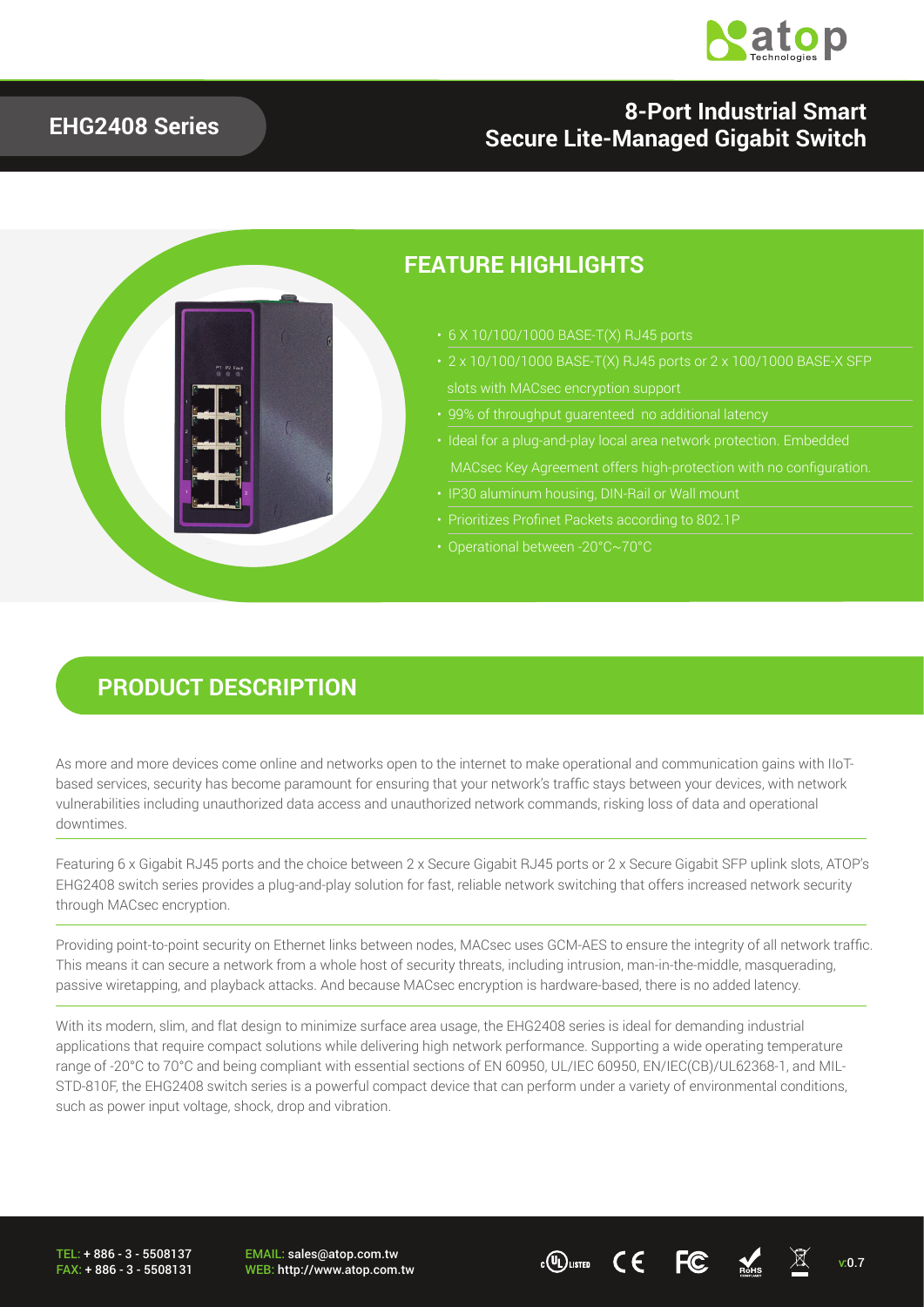



## **SPECIFICATIONS**

| <b>Technical Specifications</b>                                             |                                                                                                                                                                                                                                                                                                                                                                                                                                                                     |
|-----------------------------------------------------------------------------|---------------------------------------------------------------------------------------------------------------------------------------------------------------------------------------------------------------------------------------------------------------------------------------------------------------------------------------------------------------------------------------------------------------------------------------------------------------------|
| Model Name                                                                  | EHG2408 Series                                                                                                                                                                                                                                                                                                                                                                                                                                                      |
| <b>Switch Properties</b>                                                    |                                                                                                                                                                                                                                                                                                                                                                                                                                                                     |
| Processing Scheme<br>MAC Address Table<br>Packet Buffer Size<br>Jumbo Frame | Store-and-forward<br>16k<br>2 Mbit<br>10 kByte                                                                                                                                                                                                                                                                                                                                                                                                                      |
| <b>Ethernet</b>                                                             |                                                                                                                                                                                                                                                                                                                                                                                                                                                                     |
| <b>Standards</b>                                                            | IEEE 802.3 for 10 BaseT<br>IEEE 802.3u for 100 Base $T(X)$<br>IEEE 802.3u for 100 Base F(X)<br>IEEE 802.3ab for 1000 Base T(X)<br>IEEE 802.3ab for 1000 Base T<br>IEEE 802.3z for 1000 Base-X<br>IEEE 802.3x for Flow Control, back pressure flow control<br>IEEE 802.3az for Energy Efficient Ethernet<br>IEEE 802.1q for VLAN tagging (Prioritization of Profinet Packets)<br>IEEE 802.1p for CoS (Prioritization of Profinet Packets)<br>IEEE 802.1ae for MACsec |

TEL: + 886 - 3 - 5508137 FAX: + 886 - 3 - 5508131 EMAIL: sales@atop.com.tw EMAIL: sales@atop.com.tw computer  $\mathcal{C} \leftarrow \mathbb{R}$  with  $\mathbb{R}$  v:0.7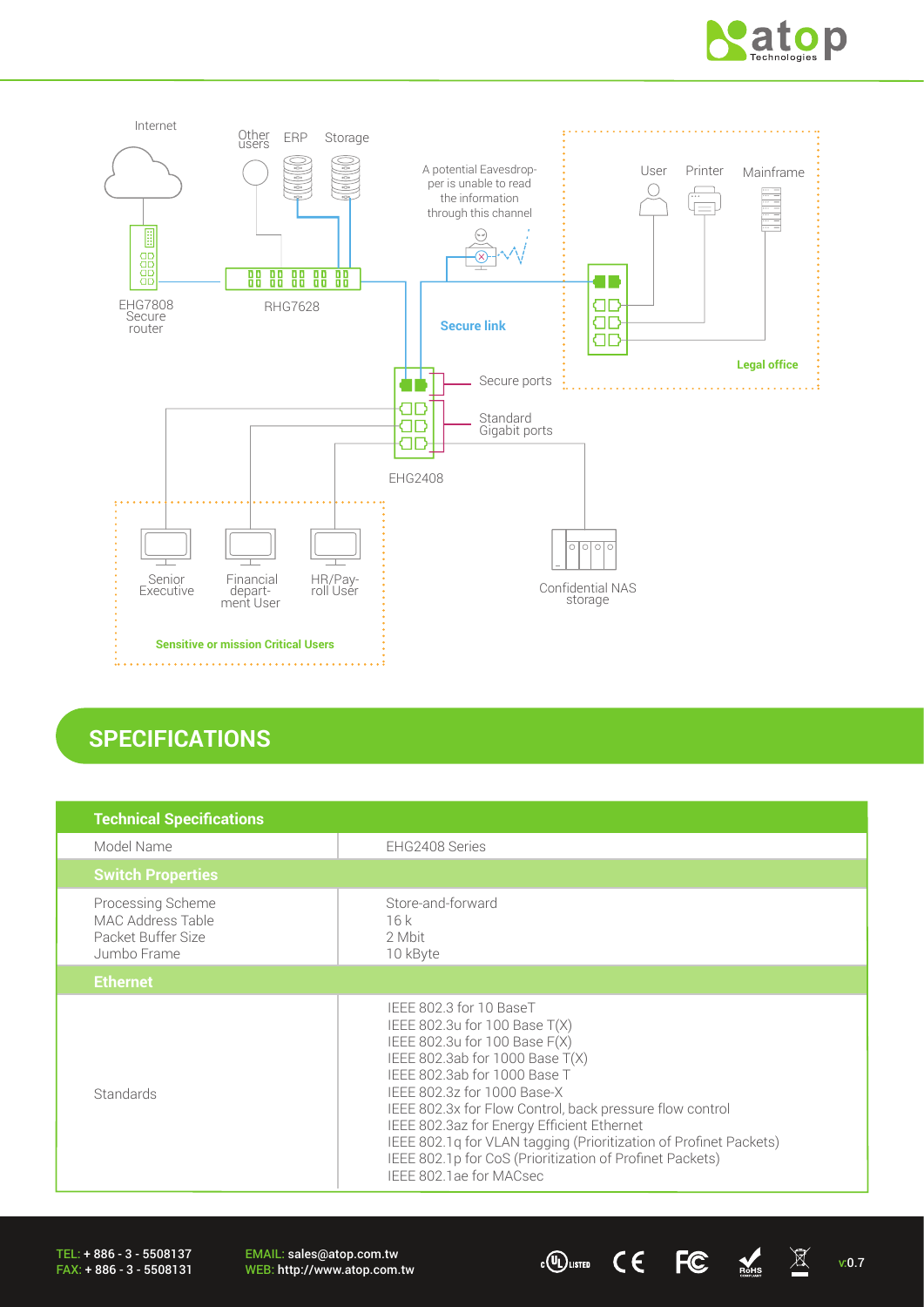

| Flow Control                                                                     | Back pressure and pause frame-based flow control schemes                                                                             |
|----------------------------------------------------------------------------------|--------------------------------------------------------------------------------------------------------------------------------------|
| <b>Transmission Rate</b>                                                         | RJ45: 10/100/1000 Mbps<br>SFP: 100/1000 Mbps                                                                                         |
| Auto MDI/MDI-X                                                                   | Yes                                                                                                                                  |
| <b>Power</b>                                                                     |                                                                                                                                      |
| Input Voltage                                                                    | 9~48 VDC, dual power input                                                                                                           |
| Input Current (System)                                                           | $0.64$ A Max                                                                                                                         |
| Power Consumption (System)                                                       | 5.8 W Max                                                                                                                            |
| Power input                                                                      | 5-pin Terminal block                                                                                                                 |
| <b>LED</b>                                                                       |                                                                                                                                      |
| Indication                                                                       | P1, P2, Fault                                                                                                                        |
| <b>Physical Characteristics</b>                                                  |                                                                                                                                      |
| Housing<br>Dimension ( $W \times H \times D$ )<br>Weight<br>Installation         | IP30 aluminum housing<br>45.3mm x 89.6mm x 110mm<br>400q<br>DIN-Rail, Wall mount (optional kit)                                      |
| <b>Environmental Limits</b>                                                      |                                                                                                                                      |
| <b>Operating Temperature</b><br>Storage Temperature<br>Ambient Relative Humidity | $-20^{\circ}$ C $\sim$ 70°C (-4°F $\sim$ 158°F)<br>$-40^{\circ}$ C $\sim$ 85°C (-40°F $\sim$ 185°F)<br>5%~95%, 55°C (Non-condensing) |

## **DIMENSIONS & LAYOUT**



EMAIL: sales@atop.com.tw EMAIL: sales@atop.com.tw  $\overline{w}$ usted  $\overline{C}$   $\overline{C}$   $\overline{M}$  v:0.7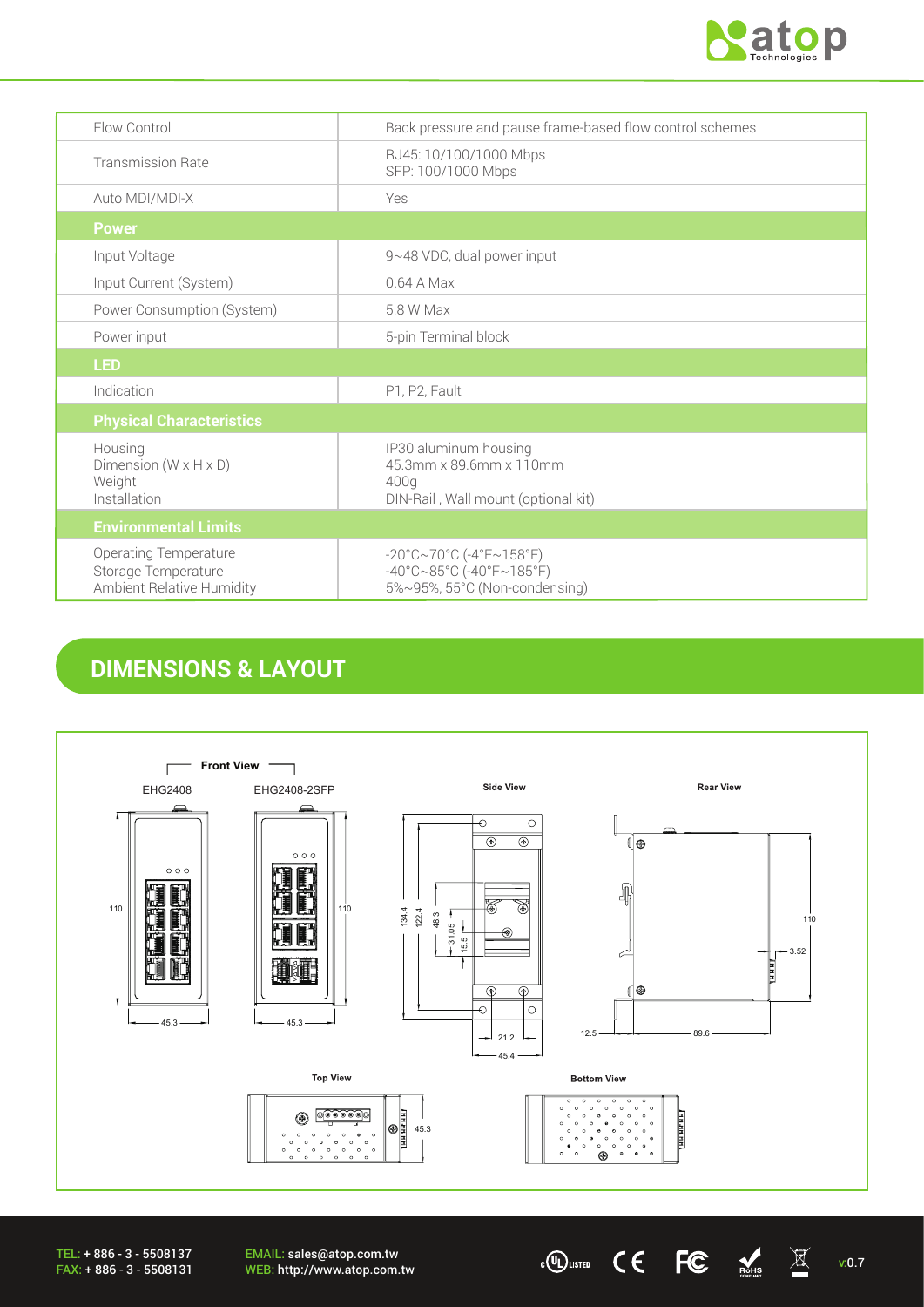

# **REGULATORY APPROVALS**

| <b>Regulatory Approvals</b> |                                                                                                                                              |                                                              |                                                                                        |                     |
|-----------------------------|----------------------------------------------------------------------------------------------------------------------------------------------|--------------------------------------------------------------|----------------------------------------------------------------------------------------|---------------------|
| Safety                      | EN60950-1:2006, UL/IEC(CB) 60950-1:2006, UL 62368-1 / IEC 62368-1 / EN62368-1                                                                |                                                              |                                                                                        |                     |
| <b>EMC</b>                  | FCC Part 15, Subpart B, Class A, Class B<br>EN 55032:2015 + AC:2016 ( Class B, EN55024), EN 61000-6-2, EN 61000-6-4,                         |                                                              |                                                                                        |                     |
| <b>Test</b>                 | <b>Value</b><br>Item                                                                                                                         |                                                              | <b>Level</b>                                                                           |                     |
| IEC 61000-4-2               | <b>ESD</b>                                                                                                                                   | Contact Discharge<br>Air Discharge                           | ±8KV<br>$±15$ KV                                                                       | $\overline{4}$<br>4 |
| IEC 61000-4-3               | <b>RS</b>                                                                                                                                    | 80-1000MHz<br>1.4-2.0GHz<br>$2.0 - 2.7$ GHz                  | 10(V/m)<br>3(V/m)<br>1(V/m)                                                            | 3<br>3<br>3         |
| IEC 61000-4-4               | EFT                                                                                                                                          | <b>AC Power Port</b><br>DC Power Port<br>Signal Port         | ±2.0kV<br>±2.0kV<br>±1.0kV                                                             | 3<br>3<br>3         |
| IEC 61000-4-5               | Surge                                                                                                                                        | DC Power Port<br>DC Power Port<br>Signal Port<br>Signal Port | Line-to Line±1.0kV<br>Line-to Earth±2.0kV<br>Line-to Line±1.0kV<br>Line-to Earth±2.0kV | 3<br>3<br>3<br>3    |
| IEC 61000-4-6               | CS                                                                                                                                           | 0.15-80MHz                                                   | 10V rms                                                                                | 3                   |
| IEC 61000-4-8               | PFMF                                                                                                                                         | Enclosure                                                    | 3<br>30A/m                                                                             |                     |
| IEC 61000-4-11              | <b>DIP</b>                                                                                                                                   | <b>AC Power Port</b>                                         |                                                                                        |                     |
| Shock<br>Drop<br>Vibration  | MIL-STD-810F Method 516.5, IEC 60068-2-27<br>MIL-STD-810F Method 516.5, IEC 60068-2-32<br>MIL-STD-810F Method 514.5 C-1 & C-2, IEC 60068-2-6 |                                                              |                                                                                        |                     |
| RoHS <sub>II</sub>          | Yes                                                                                                                                          |                                                              |                                                                                        |                     |
| <b>MTBF</b>                 | 25.83 years (@25 degrees C, according to MIL-HDBK-217F)                                                                                      |                                                              |                                                                                        |                     |
| Warranty                    | 5 years                                                                                                                                      |                                                              |                                                                                        |                     |

TEL: + 886 - 3 - 5508137 FAX: + 886 - 3 - 5508131